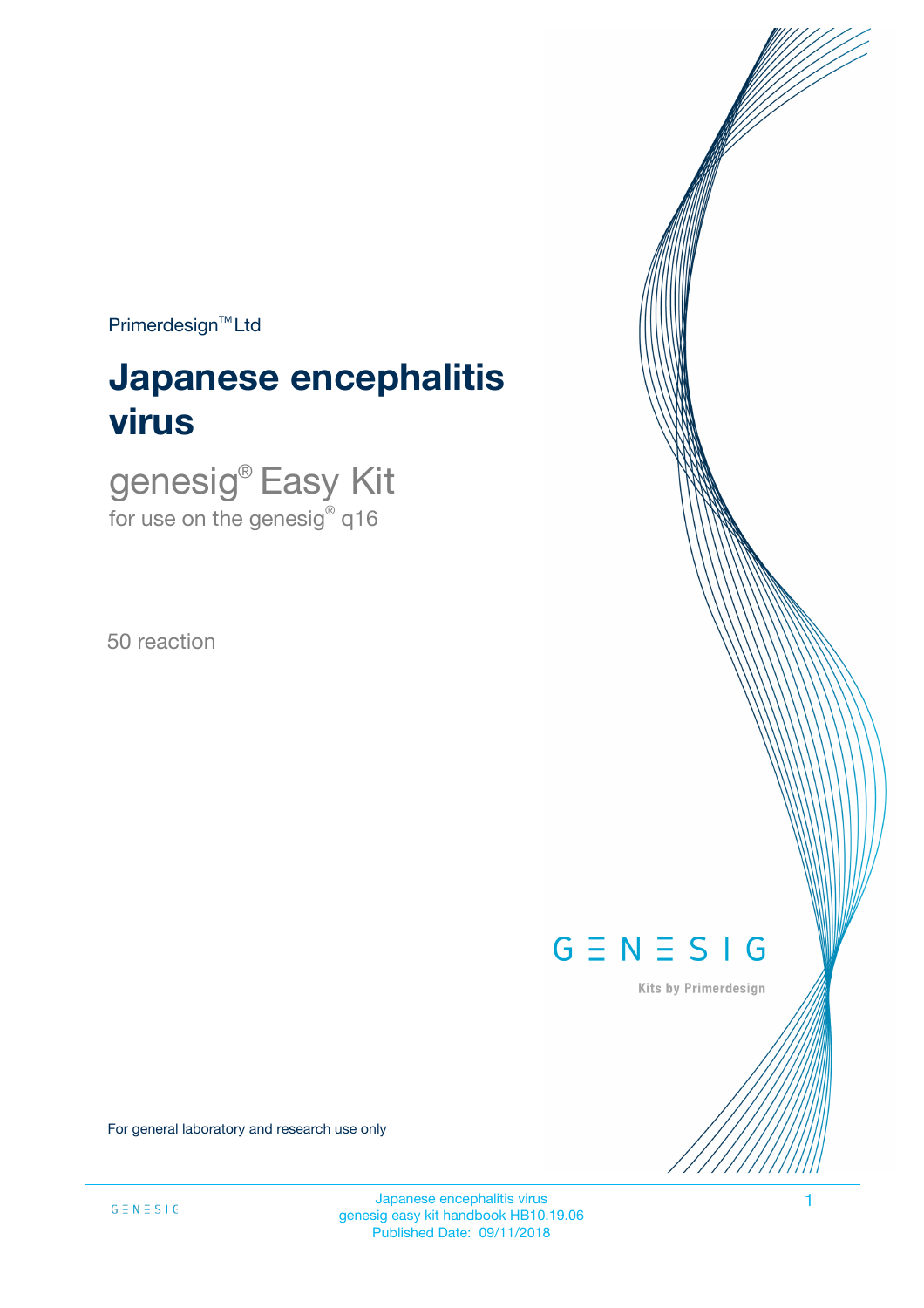## genesig® Easy: at a glance guide

#### **For each RNA test**

| Component                | <b>Volume</b>  | Lab-in-a-box pipette |  |
|--------------------------|----------------|----------------------|--|
| JEV primer/probe mix     | 5 <sub>µ</sub> |                      |  |
| Your RNA sample          | 5 <sub>µ</sub> |                      |  |
| oasig OneStep Master Mix | 10 µl          |                      |  |

#### **For each positive control**

| Component                 | Volume         | Lab-in-a-box pipette |  |
|---------------------------|----------------|----------------------|--|
| JEV primer/probe mix      | 5 <sub>µ</sub> |                      |  |
| Positive control template | 5 <sub>µ</sub> |                      |  |
| oasig OneStep Master Mix  | 10 µl          |                      |  |

#### **For each negative control**

| Component                | <b>Volume</b>  | Lab-in-a-box pipette |   |
|--------------------------|----------------|----------------------|---|
| JEV primer/probe mix     | 5 <sub>µ</sub> |                      |   |
| <b>Water</b>             | 5 <sub>µ</sub> |                      | Ē |
| oasig OneStep Master Mix | $10 \mu$       |                      |   |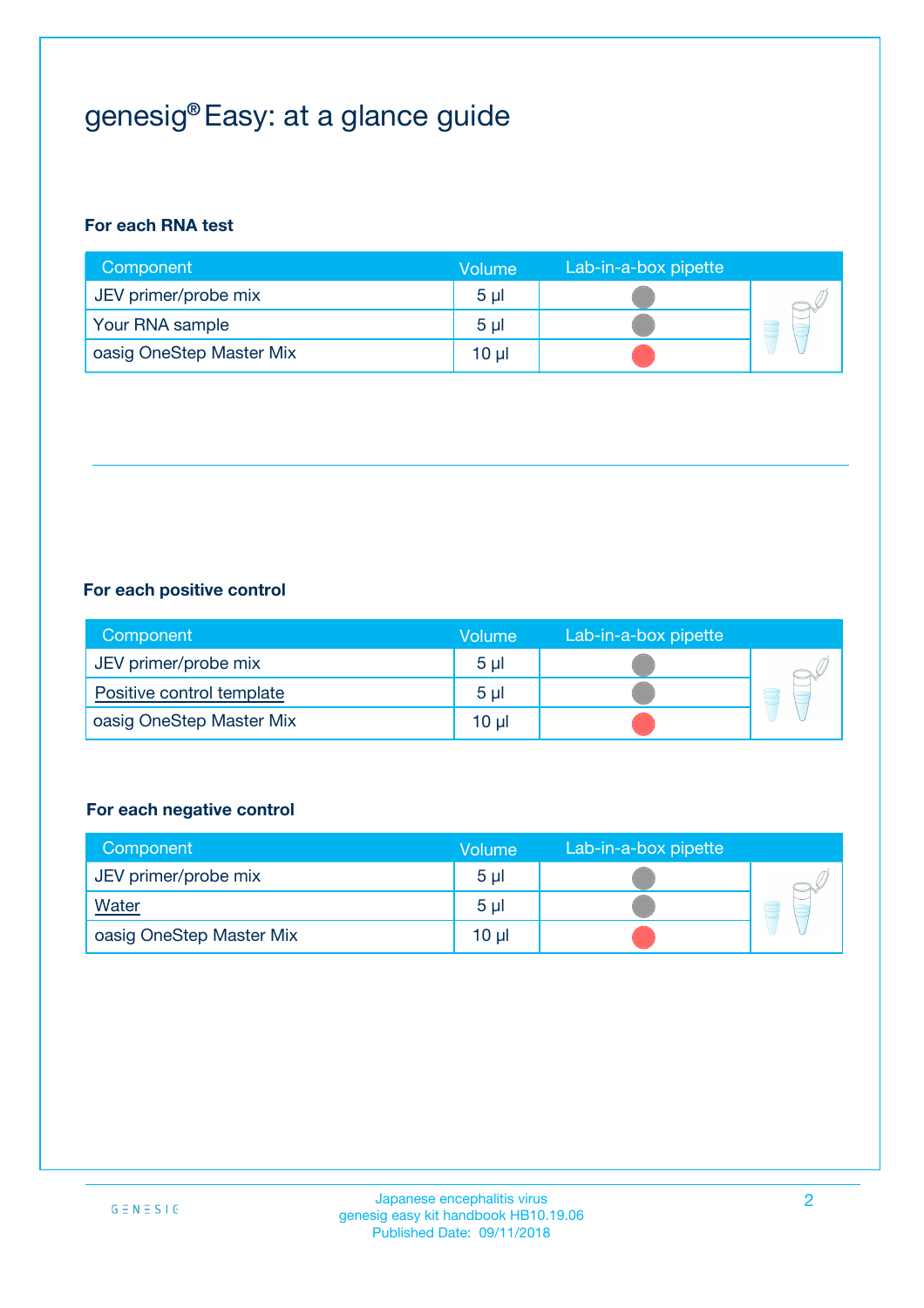### Kit Contents



## Reagents and equipment to be supplied by the user

#### **genesig® q16 instrument**

#### **genesig® Easy Extraction Kit**

This kit is designed to work well with all processes that yield high quality RNA and DNA but the genesig Easy extraction method is recommended for ease of use.

#### **genesig® Lab-In-A-Box**

The genesig Lab-In-A-Box contains all of the pipettes, tips and racks that you will need to use a genesig Easy kit. Alternatively if you already have these components and equipment these can be used instead.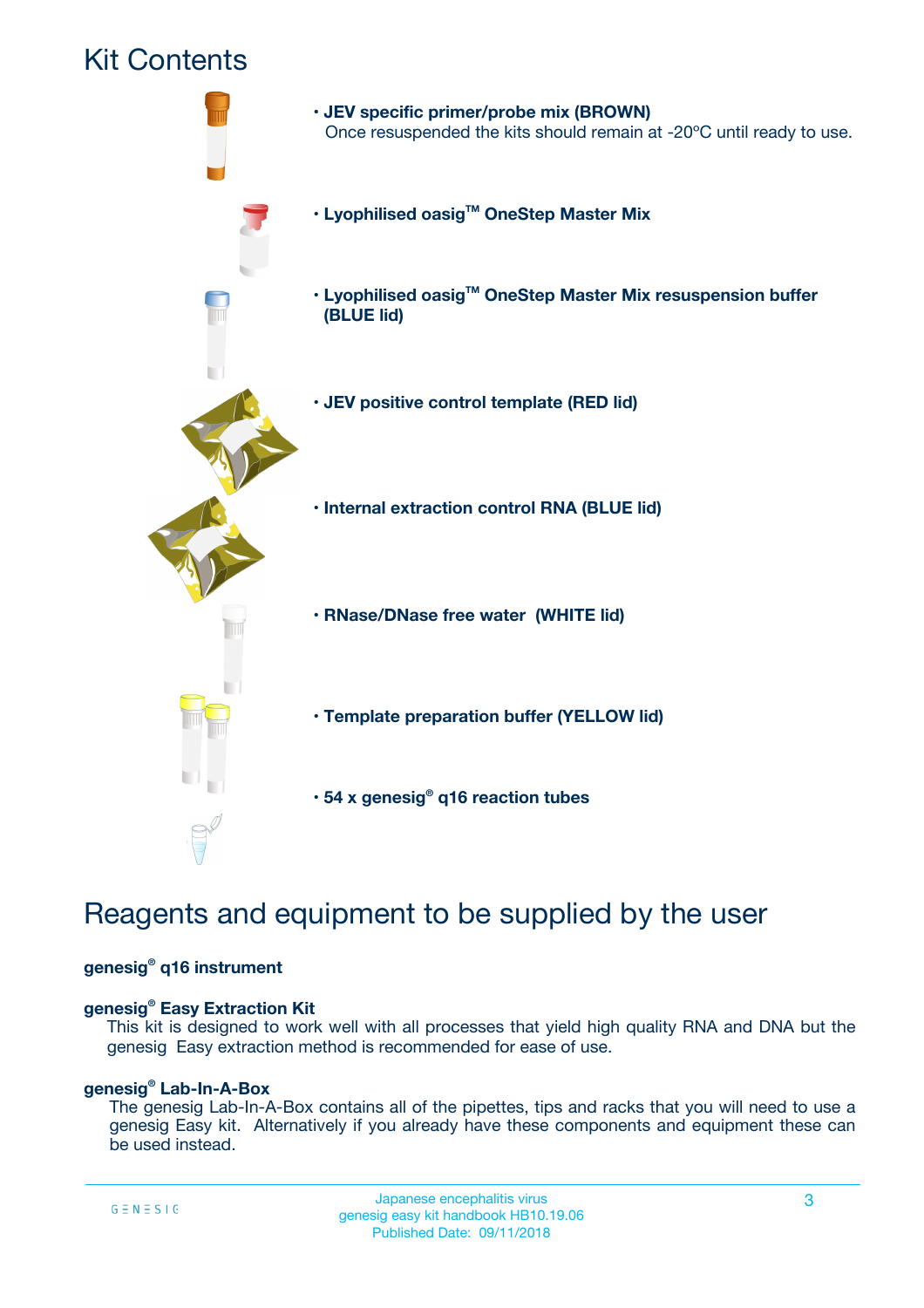## Step-by-step guide

### 1. Resuspend the test components



Use the blue pipette to transfer 500µ**l\*** of the oasig OneStep Master Mix resuspension buffer into the tube of lyophilised oasig OneStep Master Mix and mix well by gently swirling.

**\***Transfering 525µl of the oasig OneStep Master Mix resuspension buffer to your oasig OneStep Master Mix (instead of the 500µl recommended above) will enable you to take full advantage of the 50 reactions by accounting for volume losses during pipetting. In order to do so with the genesig Easy fixed volume pipettes use 1x blue, 2x red and 1x grey pipettes to make the total volume. Please be assured that this will not adversely affect the efficiency of the test.



Then use the blue pipette to transfer 500µl of water into the brown tube labelled JEV primers/probe. Cap and shake tube to mix. A thorough shake is essential to ensure that all components are resuspended. **Failure to mix well can produce poor kit performance.**

These components are now ready to use.

Store them in the freezer from hereon.

#### Top tip

- Ensure that the primer/probe mix is mixed thoroughly before each use by shaking.
- Once resuspended do not expose genesig Easy kit to temperatures above -20°C for longer than 30 minutes at a time.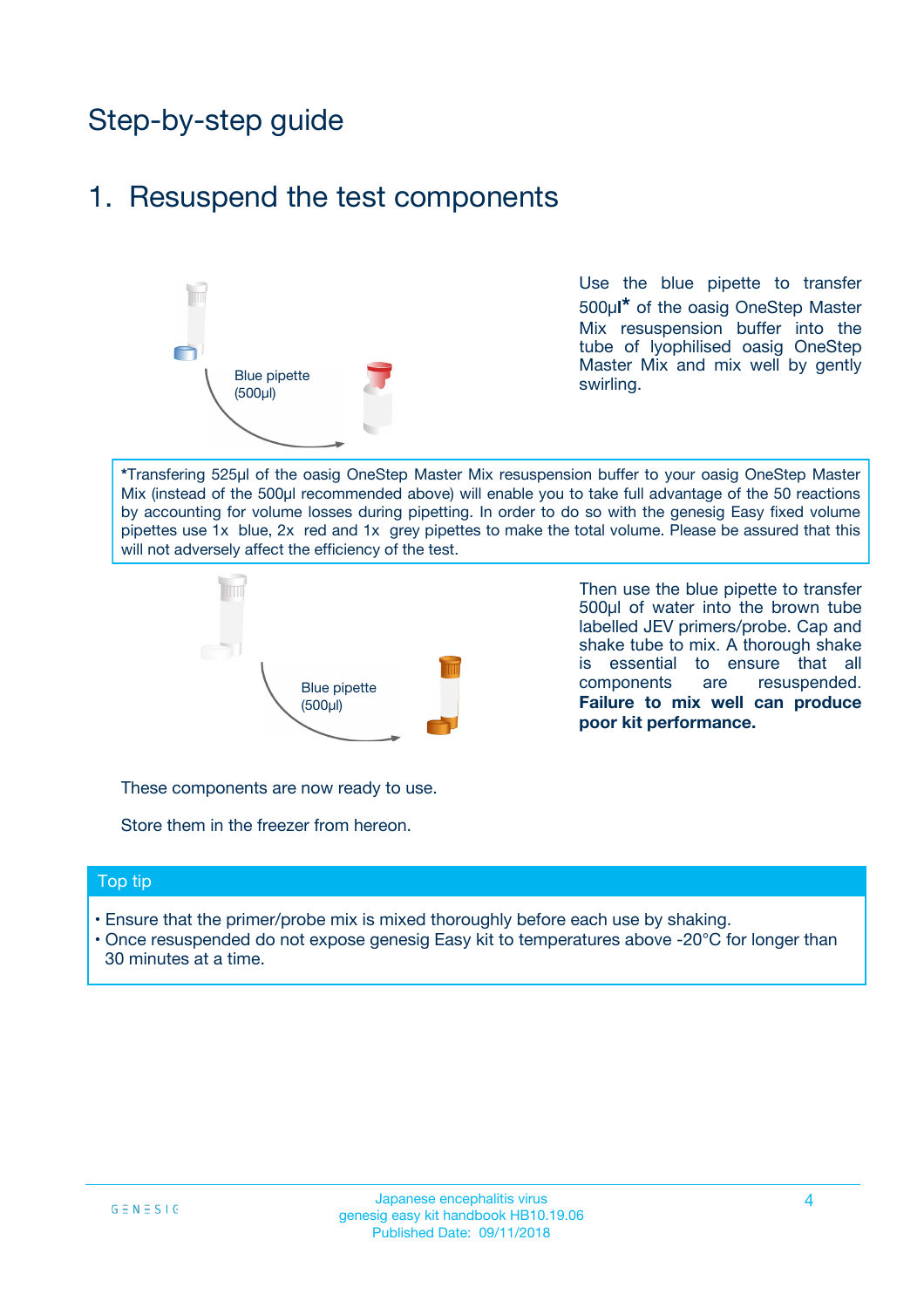## 2. Internal extraction control



Use the blue pipette to transfer 1000µl (2 x 500µl) of template preparation buffer into the Internal Extraction Control RNA tube. Cap and shake tube to mix.

Your kit contains Internal Extraction Control RNA. This is added to your biological sample at the beginning of the RNA extraction process. It is extracted along with the RNA from your target of interest. The q16 will detect the presence of this Internal Extraction Control RNA at the same time as your target. This is the ideal way to show that your RNA extraction process has been successful.

#### **If you are using an alternative extraction kit:**

Use the red pipette to transfer 10µl of Internal Extraction Control RNA to your sample **after** the lysis buffer has been added then follow the rest of the extraction protocol.

#### **If using samples that have already been extracted:**

Use the grey pipette to transfer 5µl of Internal Extraction Control RNA to your extracted sample.

### 3. Add primer/probe mix to all reaction tubes





For every reaction to be run, use the grey pipette to add 5µl of your JEV primers/probe mix to every tube.

#### Top tip

- Always pipette the primer/probe mix directly into the bottom of the tube.
- You can label the tube lids to aid your reaction setup but avoid labelling tube sides.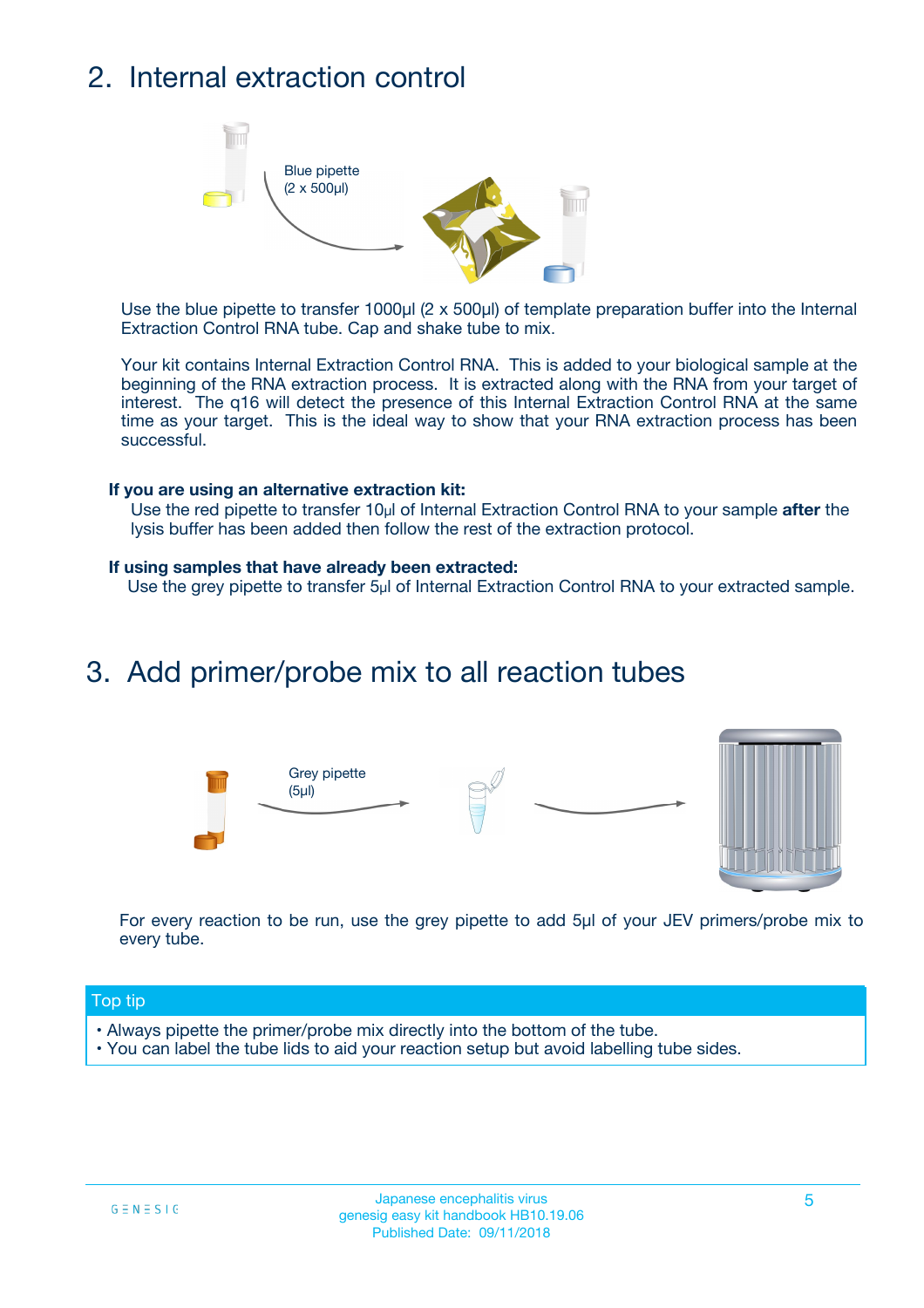## 4. Add Master Mix to all reaction tubes



For every reaction to be run, use the red pipette to add 10µl of the oasig OneStep Master Mix to the tubes containing primer/probe mix.

Move swiftly to begin your q16 run, as any delay after the oasig OneStep Master Mix has been added can effect the sensitivity of your test.

#### Top tip

**•** Always add the oasig OneStep Master Mix to the side of the tube to reduce the introduction of bubbles.

### 5. Negative control



For each test you will require a negative control. Instead of RNA water is used. This sample should typically prove negative thus proving that all of your positive samples really are positive.

To create a negative control reaction simply use the grey pipette to add 5µl of the water to the required reaction tubes. Close these tubes after adding the water.

Because some genesig kit targets are common in the environment you may occasionally see a "late" signal in the negative control. The q16 software will take this into account accordingly.

#### Top tip

**•** Always add the water to the side of the tube to reduce the introduction of bubbles.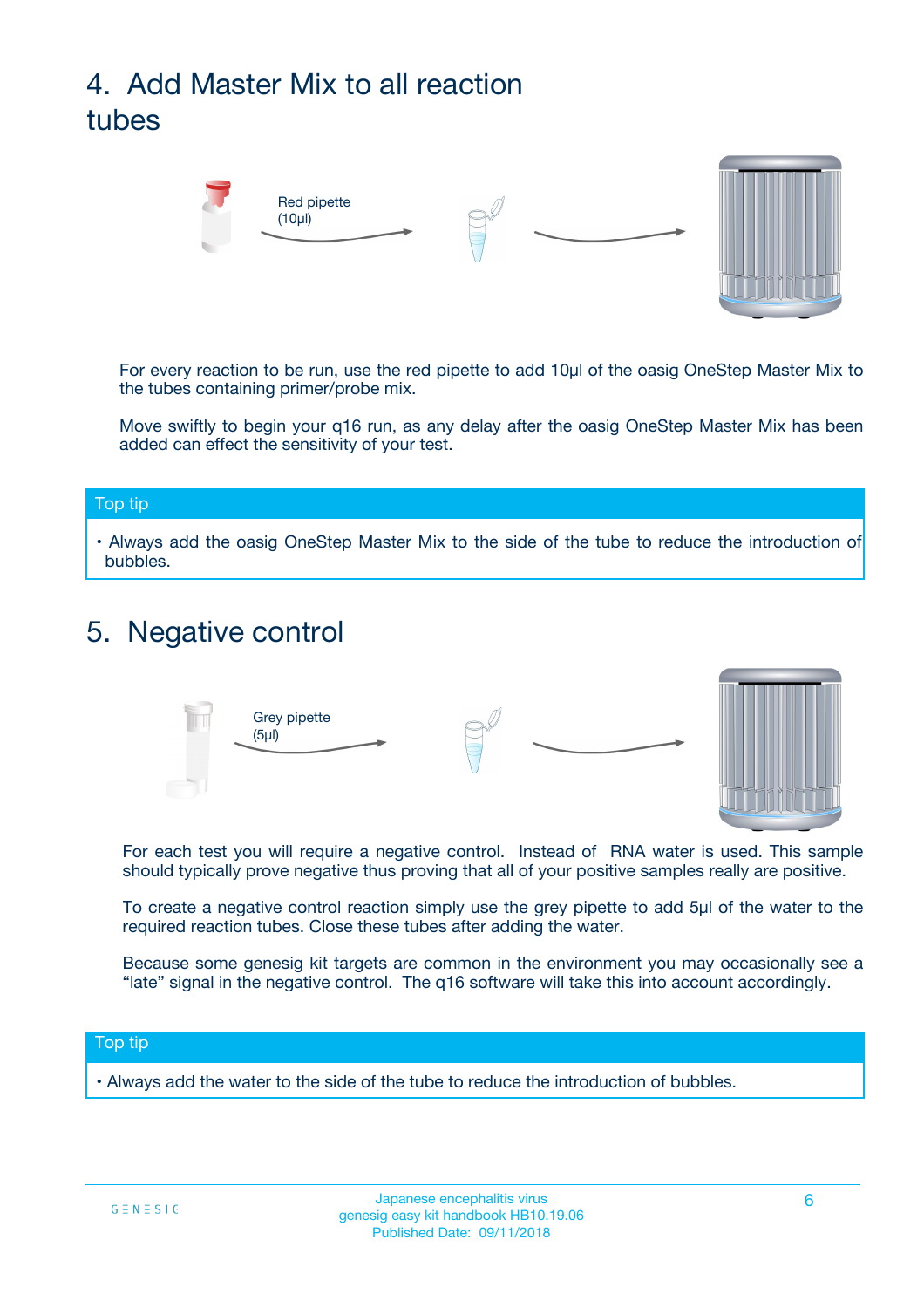## 6. Set up a test





For each sample you wish to analyse, use the grey pipette to add 5µl of your RNA sample to the required reaction tubes. Close these tubes after adding the sample. Always change pipette tips between samples.

#### Top tip

**•** Always add the RNA sample to the side of the tube to reduce the introduction of bubbles.

## 7. Positive control



Use the blue pipette to transfer 500µl of template preparation buffer into the positive control template tube. Cap and shake tube to mix.

Each time you run a test you will require a positive control. This is a small portion of RNA from your target of interest. It serves two purposes:

1. It will always test positive so it shows that everything is working as it should be.

2. The q16 software knows how much RNA is present in the positive control. So it can automatically compare your sample of interest with the positive control to calculate the amount of target RNA in your sample.

To create a positive control reaction simply use 5µl of the positive control instead of your RNA sample.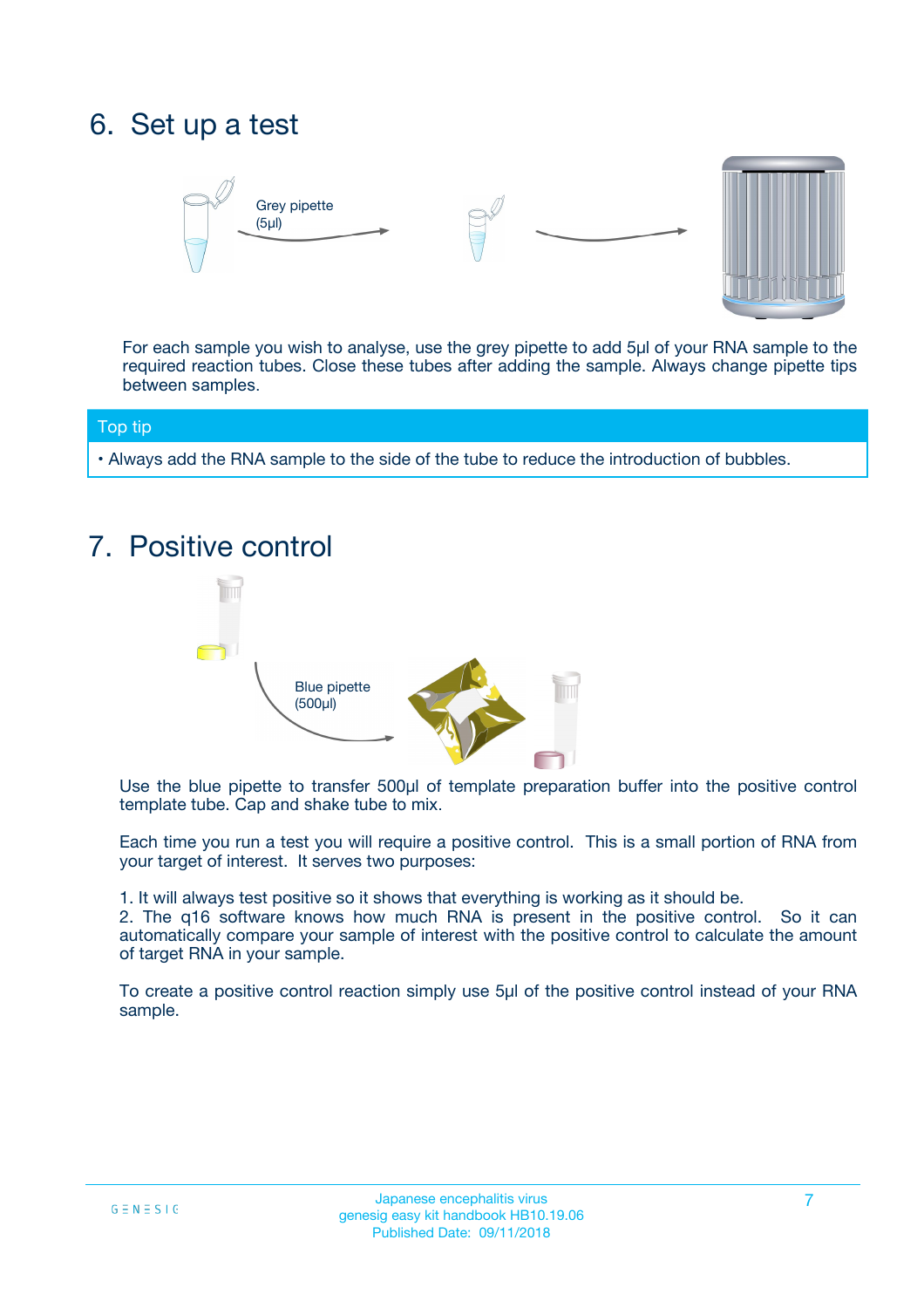



Take great care when setting up your positive control. The positive control template has the potential to give you a false positive signal in your other samples. Set positive controls up last after all other sample tubes are closed. Always change pipette tips between samples. You may even choose to set up positive controls in a separate room.

#### Top tip

**•** Always add the positive control template to the side of the tube to reduce the introduction of bubbles.

## 8. Running the test

Place the tubes into the correct positions in your q16 as defined by the software, this may include positioning of empty tubes to ensure that the q16 lid is balanced. The run can then be started.

|                                                | genesig q16 PCR software - 1.2<br><b>Open Experiments:</b><br>Unsaved (New Experiment 2<br>$\overline{\phantom{a}}$                                                                                  | <b>E</b> Open<br><b>Save</b><br>Save As<br>$\sqrt{2}$ New                                                                | $\Box$<br>$\Sigma\!3$<br>$G \equiv N \equiv S \mid G$<br><b>C</b> Close<br><b>&amp; Configuration</b> |
|------------------------------------------------|------------------------------------------------------------------------------------------------------------------------------------------------------------------------------------------------------|--------------------------------------------------------------------------------------------------------------------------|-------------------------------------------------------------------------------------------------------|
| <b>Stages:</b><br><b>Notes</b>                 | Setup<br><b>Results</b>                                                                                                                                                                              | <b>Samples</b>                                                                                                           | <b>Tests</b>                                                                                          |
| <b>Notes</b>                                   | <b>Name and Details</b><br>New Experiment 2017-10-26 11:06<br>Kit type: genesig® Easy Target Detection kit<br>Instrument Id.:<br>Run Completion Time:<br>$\blacktriangle$<br>$\overline{\mathbf{v}}$ | Color<br>Name<br>Note<br>على<br>Sample 1<br>Sample 2<br>Sample 3<br>$\equiv$<br>Sample 4<br>Sample 5<br>$\bigoplus$<br>÷ | Color<br>Name<br>Note<br>÷<br>Test 1<br>$\equiv$<br>41<br>⊕                                           |
| <b>Well Contents</b>                           |                                                                                                                                                                                                      |                                                                                                                          | Run                                                                                                   |
| Pos.<br>$\blacktriangleleft$<br>$\overline{2}$ | Test<br>Test 1<br>Test 1                                                                                                                                                                             | Sample<br>Negative Control<br>Positive Control                                                                           | <b>Run Status</b><br>$\blacktriangle$                                                                 |
| 3<br>$\overline{4}$                            | Test 1<br>Test 1                                                                                                                                                                                     | Sample 1<br>Sample 2                                                                                                     | Show full log                                                                                         |
| 5<br>6<br>$\overline{7}$                       | Test 1<br>Test <sub>1</sub><br>Test 1                                                                                                                                                                | Sample 3<br>Sample 4<br>Sample 5                                                                                         | <b>Run Control</b>                                                                                    |
| 8<br>∽                                         | <b>JOD FURTY TUDE TO BALAMOE UP.</b>                                                                                                                                                                 |                                                                                                                          | $\triangleright$ Start Run<br>■ Abort Run<br>$\boldsymbol{\mathrm{v}}$                                |

#### Top tip

- Before loading tubes into the q16, check for bubbles! Flick the bottom of the tubes to remove any bubbles that may have formed during the test setup.
- Apply centrifugal force with a sharp wrist action to ensure all solution is at the bottom of the reaction tube.
- When repeating a test you can use a previous file as a template by clicking 'open' then selecting File name > Files of Type > Experiment file as template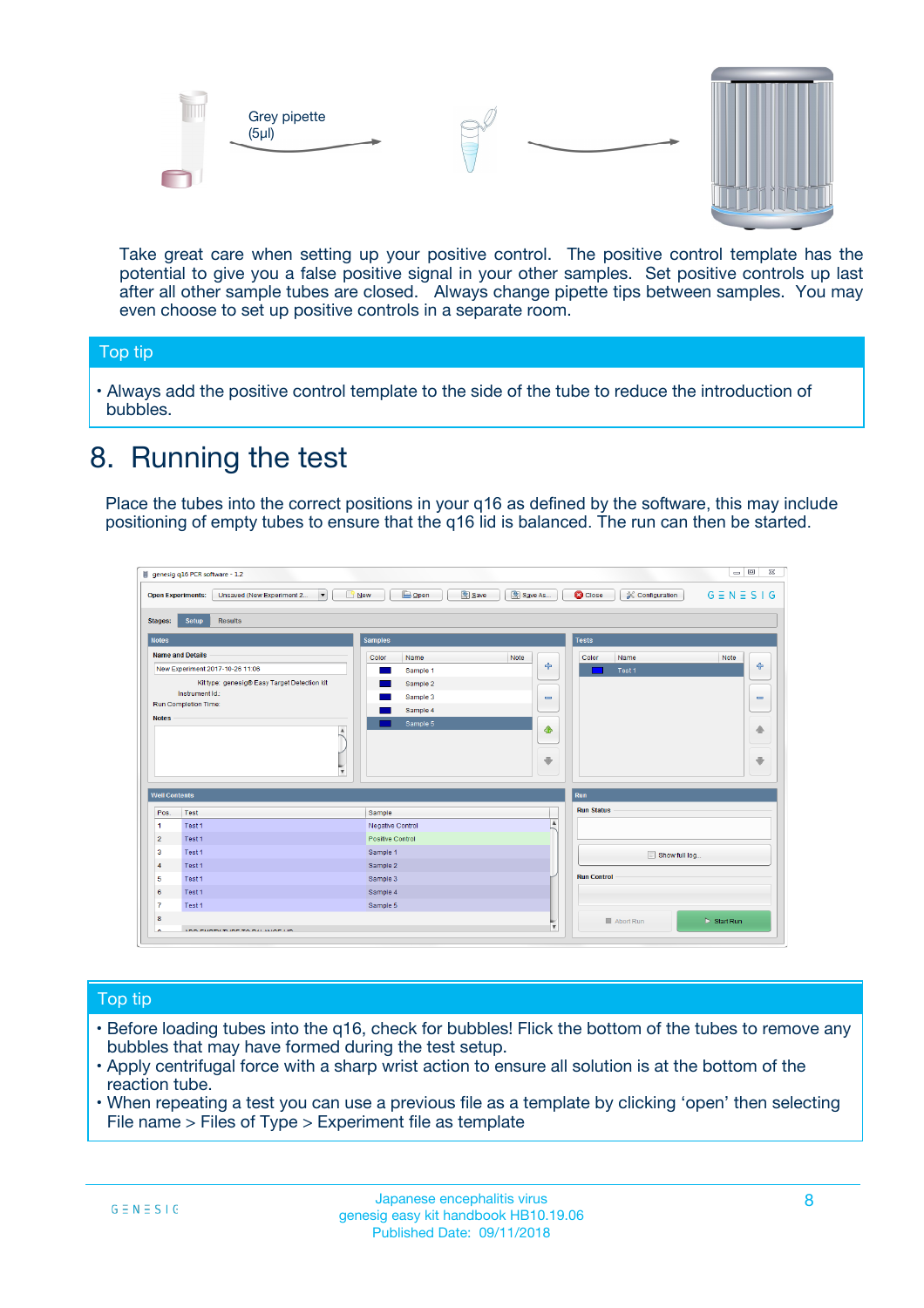### What do my results mean?

Analysis of your data is carried out automatically by the genesig q16. The following information is designed to help you fully understand a result or to troubleshoot:

### "Positive"

#### **Explanation**

Your sample has produced a positive result. Your target of interest is present and you can use the reported quantity.

### "Negative"

#### **Explanation**

Your sample has produced a negative result. The target is not present in your sample.

### "Test contaminated"

#### **Explanation**

The Negative Control should be completely free of any DNA/RNA. If you see this error message it means that at some point during the setup, the Negative Control has been contaminated with DNA/RNA and has given a positive signal. This contamination has invalidated the test. The Positive Control and your test samples are both possible sources of contaminating DNA/RNA. The genesig q16 reaction tubes from previous runs will also contain very high amounts of DNA so it is important that these are carefully disposed of after the run is completed and NEVER OPENED. It may be the case that your kits have become contaminated which will lead to the same problem occurring repeatedly.

#### **Solutions**

1. Clean your working area using a commercial DNA remover solution to ensure the area is DNA free at the start of your run and re-run the test.

2. If the problem persists then the kit has become contaminated and it will have to be discarded and replaced with a new kit. When you open the new kit, run a simple test to show that changing the kit has solved the problem. Prepare a test which includes only the Positive Control, the Negative Control and one 'mock sample'. For the 'mock sample' add water instead of any sample RNA. The result for the Negative Control and the mock sample should be negative indicating that contamination is no longer present.

#### **Preventive action**

An ideal lab set-up has a 'Clean area' where the test reagents are prepared and a 'sample area' where DNA/RNA samples and the Positive Control template are handled. The best workflow involves setting up all the test components (excluding the positive control template) in the clean area and then moving the tests to the sample area for sample and Positive Control addition. If this method is followed then the kit components are always kept away from possible sources of contamination. For extra security the Negative Control can be completely prepared and sealed in the clean area. All work areas should be decontaminated regularly with DNA remover.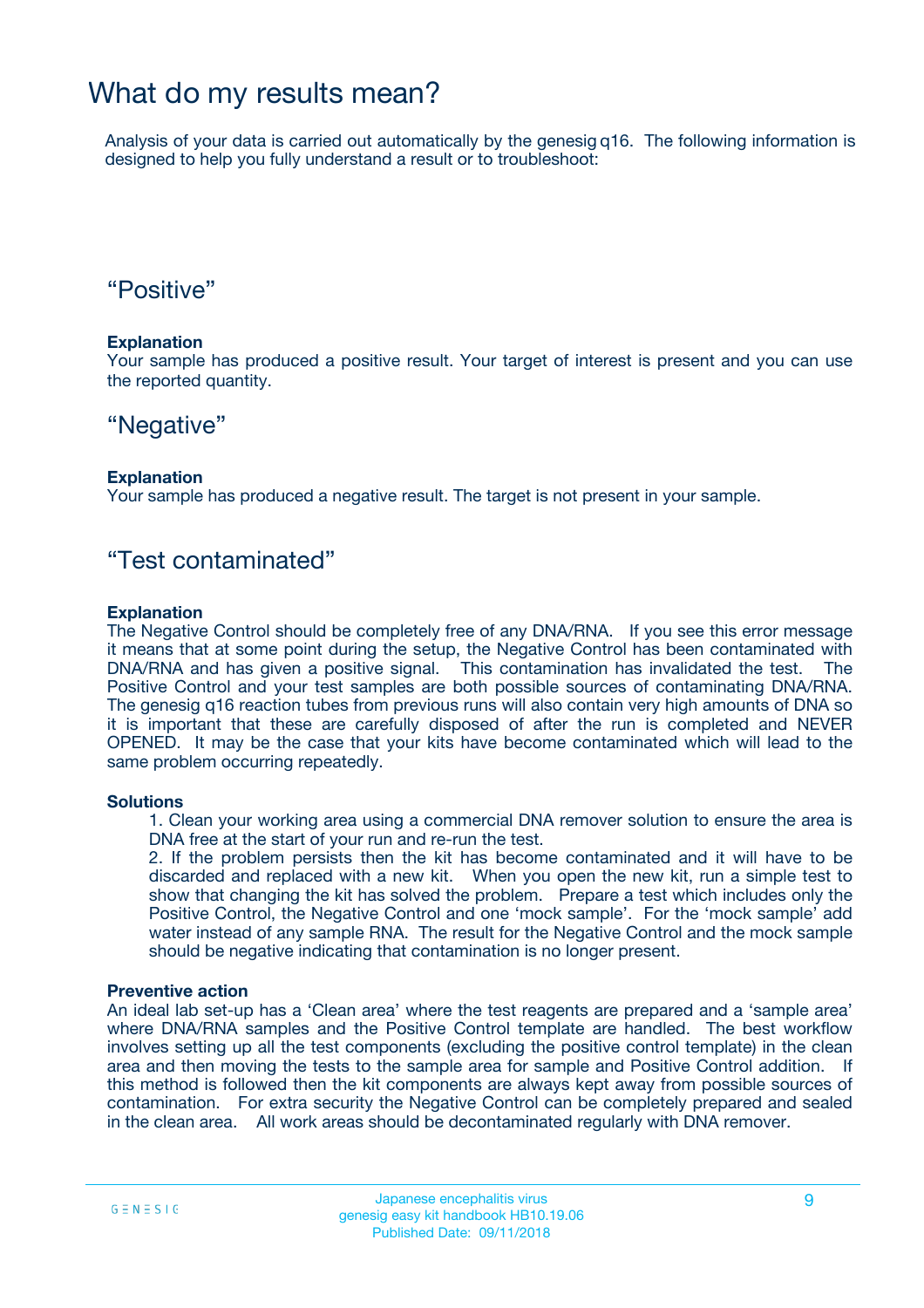### "Sample preparation failed"

#### **Explanation**

The test has failed because the quality of the sample was not high enough. The Internal Extraction Control component identifies whether the sample has been prepared correctly and is of suitable quality. This error message means that this quality control test has failed and the sample quality is not high enough for analysis.

#### **Solutions**

1. Check the sample preparation protocol for any user errors then repeat.

2. Poor quality samples can result from overloading the sample preparation protocol with too much starting material. Try reducing the amount of starting material then repeat.

3. Failing to add the Internal Extraction Control RNA to your sample during the sample preparation protocol can also lead to a reported result of "sample preparation failed". Ensure that this step has not been overlooked or forgotten. If your samples are derived from an archive store or from a process separate from your genesig Easy extraction kit; you must add 5µl of Internal Extraction Control RNA into each 0.5ml of your sample to make it suitable for use on the q16.

### "Positive result, poor quality sample"

#### **Explanation**

The test is positive so if you are only interested in obtaining a 'present or absent' answer for your sample then your result is reliable. However, the test contains an Internal Extraction Control component that identifies if the sample is of high quality. This quality control test has failed and the sample is not therefore of high enough quality to accurately calculate the exact copy number of RNA present. If you require quantitative information for your sample then proceed with the solutions below.

#### **Solutions**

1. For appropriate solutions, read the "Sample preparation failed" section of this handbook.

### "Test failed"

#### **Explanation**

The test has failed because the Positive Control has not worked. The Positive Control is present to show that all aspects of the test are working correctly together. When this control test fails, the test as a whole is invalidated. This finding indicates that a problem has occurred in the reaction set-up part of the experiment and has nothing to do with sample preparation.

#### **Solutions**

- 1. Check the entire workflow and test set-up to look for any user errors, then repeat the test e.g. have the right colour pipettes and solutions been used with the correct tubes?
- 2. Ensure the positive and negative controls are inserted into the correct wells of your q16.

3. A component of the test may have 'gone off' due to handing errors, incorrect storage or exceeding the shelf life. When you open a new kit, run a simple test to show that changing the kit has solved the problem. Prepare a test which includes only the Positive Control, the Negative Control and one 'mock sample'. For the 'mock sample' add internal control template instead of any sample RNA. If the Positive Control works, the mock sample will now be called as a negative result.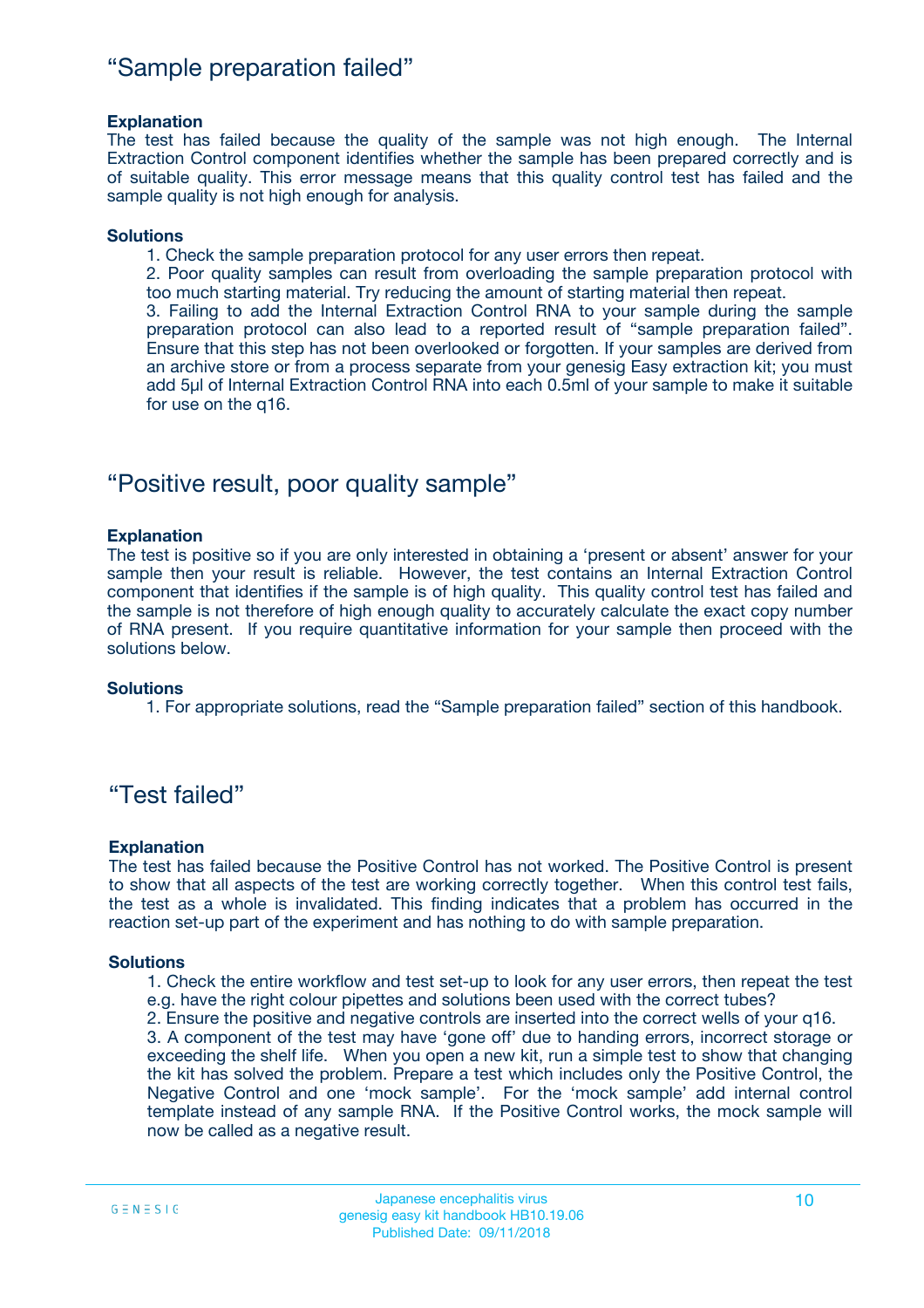### "Test failed and is contaminated"

#### **Explanation**

The Positive Control is indicating test failure, and the Negative Control is indicating test contamination. Please read the "Test Failed" and "Test contamination" sections of this technical support handbook for a further explanation.

#### **Solution**

1. For appropriate solutions, read both the "Test failed" and "Test contaminated" sections of this handbook.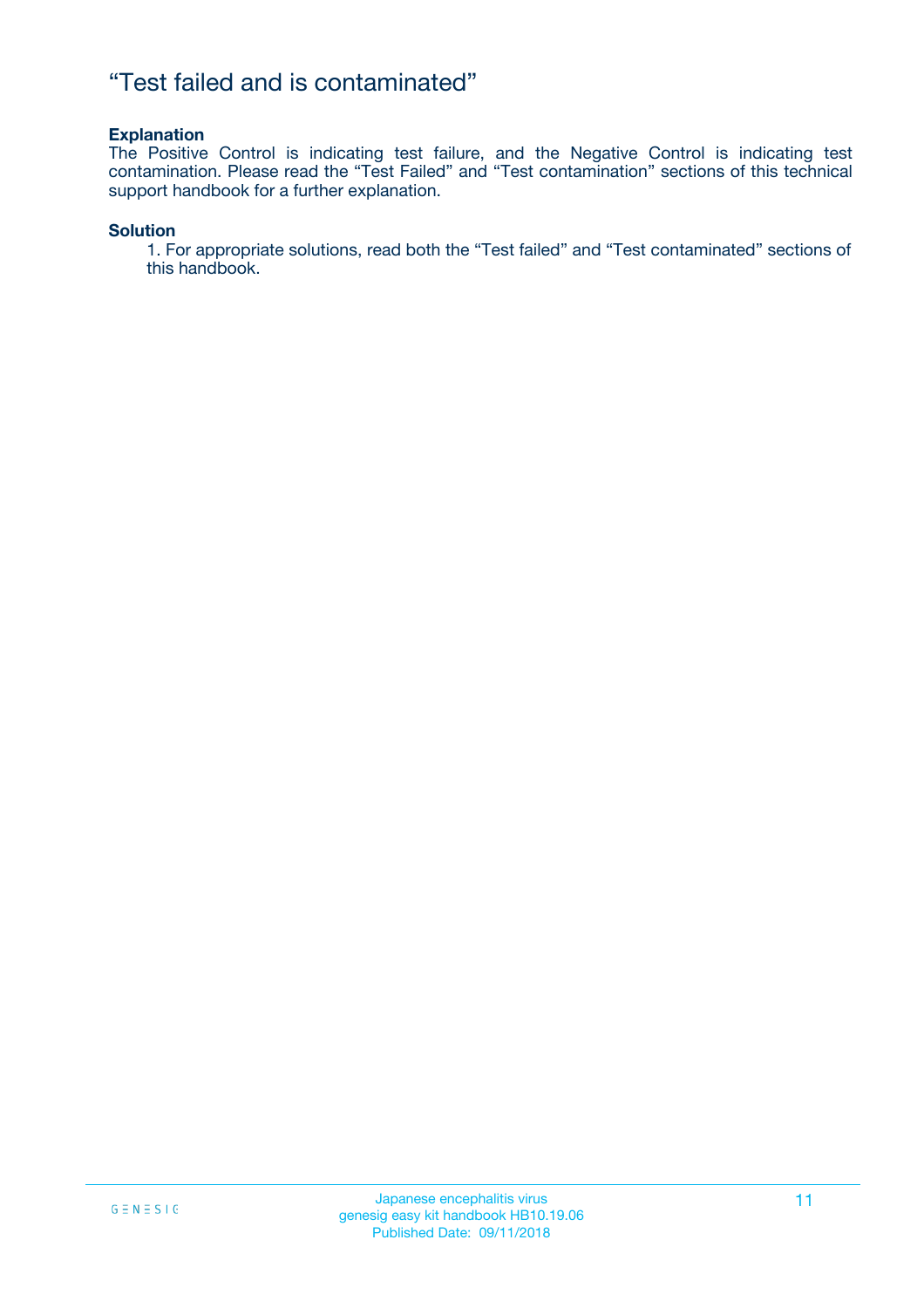## Japanese encephalitis virus

The causative agent Japanese encephalitis virus is an enveloped virus of the genus flavivirus; it is closely related to the West Nile virus and St. Louis encephalitis virus.

Japanese Encephalitis Virus is the leading cause of viral encephalitis in Asia, with 30,000– 50,000 cases reported annually. Case-fatality rates range from 0.3% to 60% and depends on the population and on age. Rare outbreaks in U.S. territories in Western Pacific have occurred. Residents of rural areas in endemic locations are at highest risk; Japanese encephalitis does not usually occur in urban areas. Countries which have had major epidemics in the past, but which have controlled the disease primarily by vaccination include China, Korea, Japan, Taiwan and Thailand. Other countries that still have periodic epidemics include Vietnam, Cambodia, Myanmar, India, Nepal, and Malaysia. Japanese Encephalitis has been reported on the Torres Strait Islands and two fatal cases were reported in mainland northern Australia in 1998. The spread of the virus in Australia is of particular concern to Australian health officials due to the unplanned introduction of Culex gelidus, a potential vector of the virus, from Asia.

Human, cattle and horses are dead-end hosts and disease manifests as fatal encephalitis. Swine acts as amplifying host and has a very important role in epidemiology of the disease. Infection in swine is asymptomatic, except in pregnant sows, when abortion and fetal abnormalities are common sequelae. Infection in Humans occurs in the ear, particularly the cochlear. The most important vector is C. tritaeniorhynchus, which feeds on cattle in preference to humans. The natural host of the Japanese Encephalitis Virus is bird, not human, and the virus will therefore never be completely eliminated.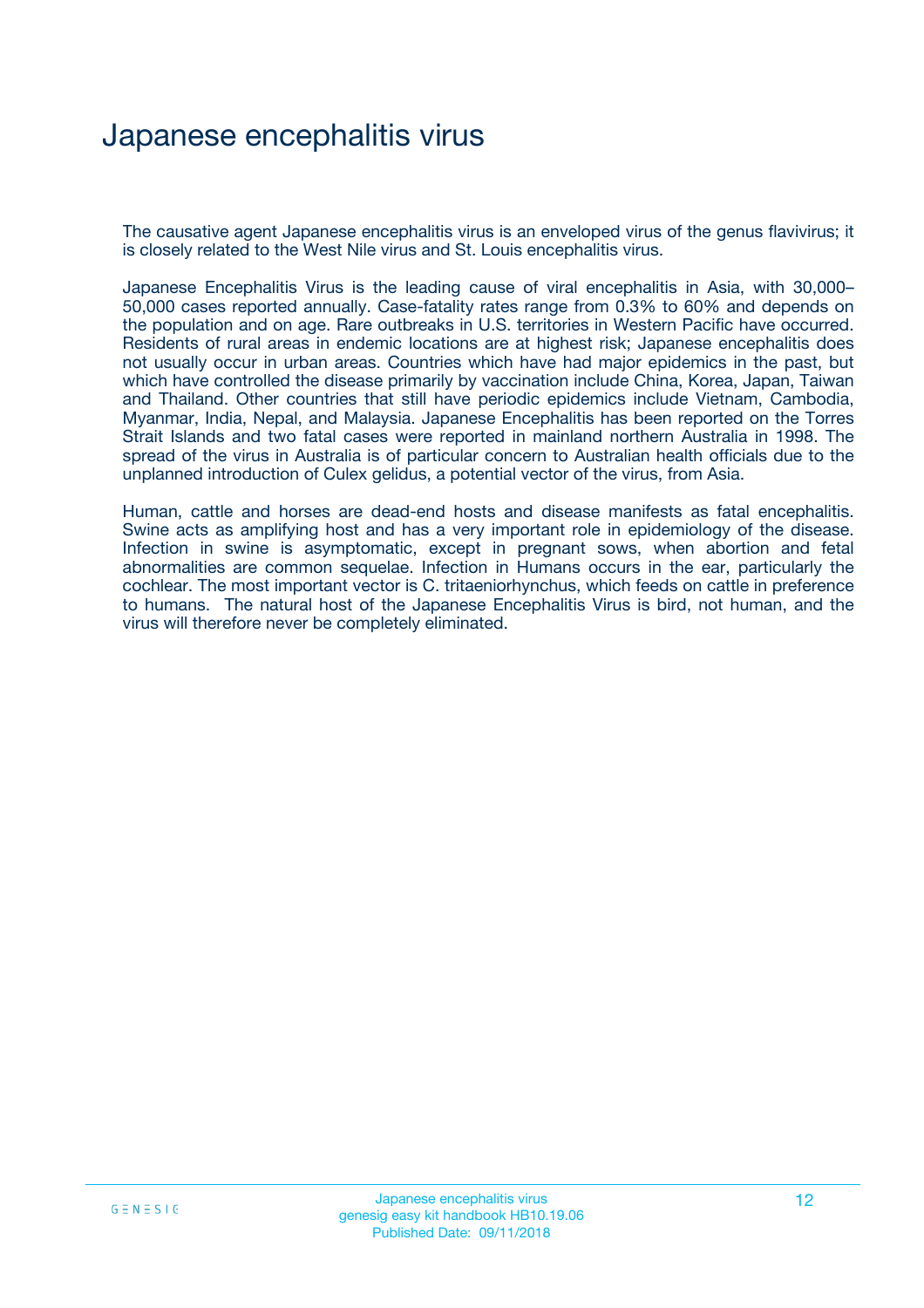## **Specificity**

The Primerdesign genesig Kit for Japanese encephalitis virus (JEV) genomes is designed for the in vitro quantification of JEV genomes. The kit is designed to have a broad detection profile. Specifically, the primers represent 100% homology with over 95% of the NCBI database reference sequences available at the time of design.

The dynamics of genetic variation means that new sequence information may become available after the initial design. Primerdesign periodically reviews the detection profiles of our kits and when required releases new versions.

The primers have 100% homology with over 95% of reference sequences in the NCBI database therefore have a very broad quantification profile and have been designed for the detection of genotypes I, II, III, IV and V. However, due to the inherent instability of RNA viral genomes, it is not possible to guarantee quantification of all clinical isolates.

If you require further information, or have a specific question about the detection profile of this kit then please send an e.mail to enquiry@primerdesign.co.uk and our bioinformatics team will answer your question.